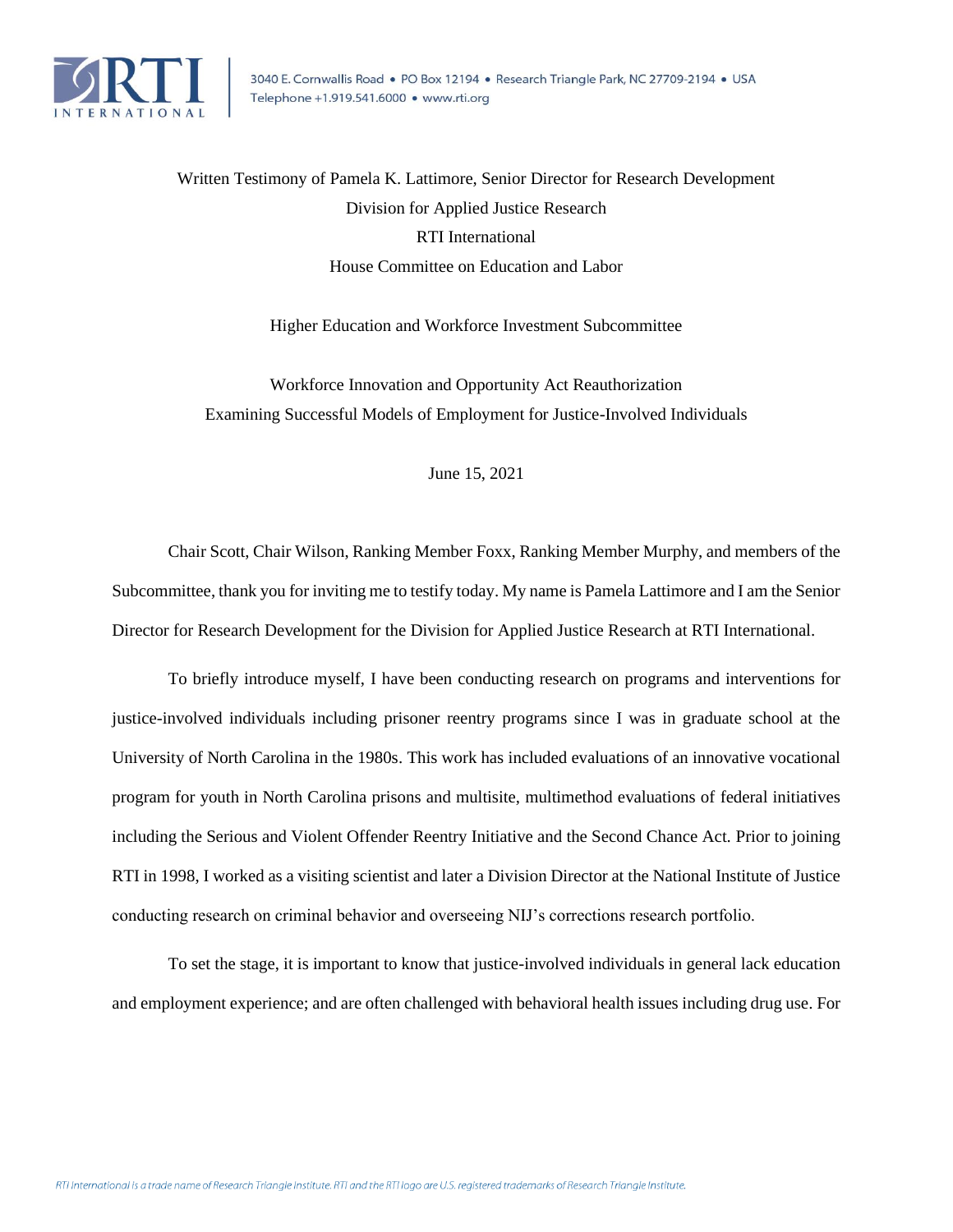example, 30% of adults in federal and state prisons in 2014 did not have a high school diploma. And justice-involved youth generally have lower education levels than their non-justice involved peers and lack job experience and soft skills such as interviewing.  $2$  This lack of education and employment histories suggests that, for all practical purposes, many of these individuals have never had the opportunity to adopt positive adult roles, as was suggested in a recent joint Brookings and American Enterprise Institute report.<sup>3</sup>

Even though we have seen some decline in prison and community supervision populations over the last several years, there are still approximately 2 million individuals in our prisons and jails—most of whom will return to our communities—and nearly 5 million others currently in our communities on probation or parole. Lack of education, skills, and work experience combined with employment barriers due to their criminal histories makes it difficult for justice-involved individuals to attain meaningful employment even after they have repaid their debt to society.

Education and workforce programs offer a solution to the employment and educational needs of those involved with the justice system—offering transformative opportunities that can lead to a better life

<sup>&</sup>lt;sup>1</sup> According to the 2014 U.S. Program for the International Assessment of Adult Competencies (PIAAC), 30 percent of adults incarcerated in federal and state prisons did not have a high school diploma. The PIAAC survey also found that 34 percent of state and federal prisoners were not in the paid workforce prior to incarceration. [Rampey, B.D., Keiper, S., Mohadjer, L., Krenzke, T., Li, J., Thorton, N., & Hogan, J. (2016). *Highlights from the U.S. PIACC Survey of Incarcerated Adults: Their Skills, Work Experience, Education, and Training: Program for the International Assessment of Adult Competencies: 2014* (NCES 2016-040). U.S. Department of Education. Washington, DC: National Center for Education Statistics, [https://nces.ed.gov/pubs2016/2016040.pdf\]](https://nam04.safelinks.protection.outlook.com/?url=https%3A%2F%2Fnces.ed.gov%2Fpubs2016%2F2016040.pdf&data=04%7C01%7Clattimore%40rti.org%7C8b6343bf36974e1c375808d92d1f0af7%7C2ffc2ede4d4449948082487341fa43fb%7C0%7C0%7C637590433612634918%7CUnknown%7CTWFpbGZsb3d8eyJWIjoiMC4wLjAwMDAiLCJQIjoiV2luMzIiLCJBTiI6Ik1haWwiLCJXVCI6Mn0%3D%7C1000&sdata=lCpxXurUshjCYiow7OdKAYSWVRLxln17seyxkq4c1eY%3D&reserved=0)

<sup>&</sup>lt;sup>2</sup> Justice-involved youth generally have lower education levels than their non-justice-involved peers and a history of previous involvement in their school's disciplinary system, including high rates of suspension and expulsion. Leone, P., & Weinberg, L. (2012). *Addressing the Unmet Educational Needs of Children and Youth in the Juvenile Justice and Child Welfare Systems*. Washington, DC: Center for Juvenile Justice Reform. [https://www.ojp.gov/ncjrs/virtual](https://www.ojp.gov/ncjrs/virtual-library/abstracts/addressing-unmet-educational-needs-children-and-youth-juvenile-0)[library/abstracts/addressing-unmet-educational-needs-children-and-youth-juvenile-0](https://www.ojp.gov/ncjrs/virtual-library/abstracts/addressing-unmet-educational-needs-children-and-youth-juvenile-0)

These youth also have few if any previous job experiences, lack soft skills such as interviewing or resume building, and often lack the necessary job-training skills to secure and maintain gainful employment [Rampey, B.D., Keiper, S., Mohadjer, L., Krenzke, T., Li, J., Thorton, N., & Hogan, J. (2016). *Highlights from the U.S. PIACC Survey of Incarcerated Adults: Their Skills, Work Experience, Education, and Training: Program for the International Assessment of Adult Competencies: 2014* (NCES 2016-040). U.S. Department of Education. Washington, DC: National Center for Education Statistics, [https://nces.ed.gov/pubs2016/2016040.pdf\]](https://nam04.safelinks.protection.outlook.com/?url=https%3A%2F%2Fnces.ed.gov%2Fpubs2016%2F2016040.pdf&data=04%7C01%7Clattimore%40rti.org%7C8b6343bf36974e1c375808d92d1f0af7%7C2ffc2ede4d4449948082487341fa43fb%7C0%7C0%7C637590433612634918%7CUnknown%7CTWFpbGZsb3d8eyJWIjoiMC4wLjAwMDAiLCJQIjoiV2luMzIiLCJBTiI6Ik1haWwiLCJXVCI6Mn0%3D%7C1000&sdata=lCpxXurUshjCYiow7OdKAYSWVRLxln17seyxkq4c1eY%3D&reserved=0).

<sup>3</sup> Bushway, S. and Uggen, C. (2021). Fostering desistance. In: *A Better Path Forward for Criminal Justice: A Report by the Brookings-AEI Working Group on Criminal Justice Reform*. [https://www.brookings.edu/multi](https://nam04.safelinks.protection.outlook.com/?url=https%3A%2F%2Furldefense.proofpoint.com%2Fv2%2Furl%3Fu%3Dhttps-3A__www.brookings.edu_multi-2Dchapter-2Dreport_a-2Dbetter-2Dpath-2Dforward-2Dfor-2Dcriminal-2Djustice_%26d%3DDwMFAg%26c%3DL93KkjKsAC98uTvC4KvQDdTDRzAeWDDRmG6S3YXllH0%26r%3DNAbF7czSMU9W98_CK0CgvUtGgViVfE2tzpnbLH7dTtM%26m%3DQjJlztv63gznAwR7zY4RRCCB3flNQzHyOpRHE30O4oI%26s%3DnbjQv0k1s4WNaSggUlCbqKVSDaJhMsiaQxv5cQ-7LxA%26e%3D&data=04%7C01%7Clattimore%40rti.org%7C3adbdff769f049c3ef0508d9260346f3%7C2ffc2ede4d4449948082487341fa43fb%7C0%7C0%7C637582617800718768%7CUnknown%7CTWFpbGZsb3d8eyJWIjoiMC4wLjAwMDAiLCJQIjoiV2luMzIiLCJBTiI6Ik1haWwiLCJXVCI6Mn0%3D%7C1000&sdata=OJxG%2BDRlBhfVaoX1ha6GEzF8MDuE53TuKPJqC%2FqHnKg%3D&reserved=0)[chapter-report/a-better-path-forward-for-criminal-justice/](https://nam04.safelinks.protection.outlook.com/?url=https%3A%2F%2Furldefense.proofpoint.com%2Fv2%2Furl%3Fu%3Dhttps-3A__www.brookings.edu_multi-2Dchapter-2Dreport_a-2Dbetter-2Dpath-2Dforward-2Dfor-2Dcriminal-2Djustice_%26d%3DDwMFAg%26c%3DL93KkjKsAC98uTvC4KvQDdTDRzAeWDDRmG6S3YXllH0%26r%3DNAbF7czSMU9W98_CK0CgvUtGgViVfE2tzpnbLH7dTtM%26m%3DQjJlztv63gznAwR7zY4RRCCB3flNQzHyOpRHE30O4oI%26s%3DnbjQv0k1s4WNaSggUlCbqKVSDaJhMsiaQxv5cQ-7LxA%26e%3D&data=04%7C01%7Clattimore%40rti.org%7C3adbdff769f049c3ef0508d9260346f3%7C2ffc2ede4d4449948082487341fa43fb%7C0%7C0%7C637582617800718768%7CUnknown%7CTWFpbGZsb3d8eyJWIjoiMC4wLjAwMDAiLCJQIjoiV2luMzIiLCJBTiI6Ik1haWwiLCJXVCI6Mn0%3D%7C1000&sdata=OJxG%2BDRlBhfVaoX1ha6GEzF8MDuE53TuKPJqC%2FqHnKg%3D&reserved=0)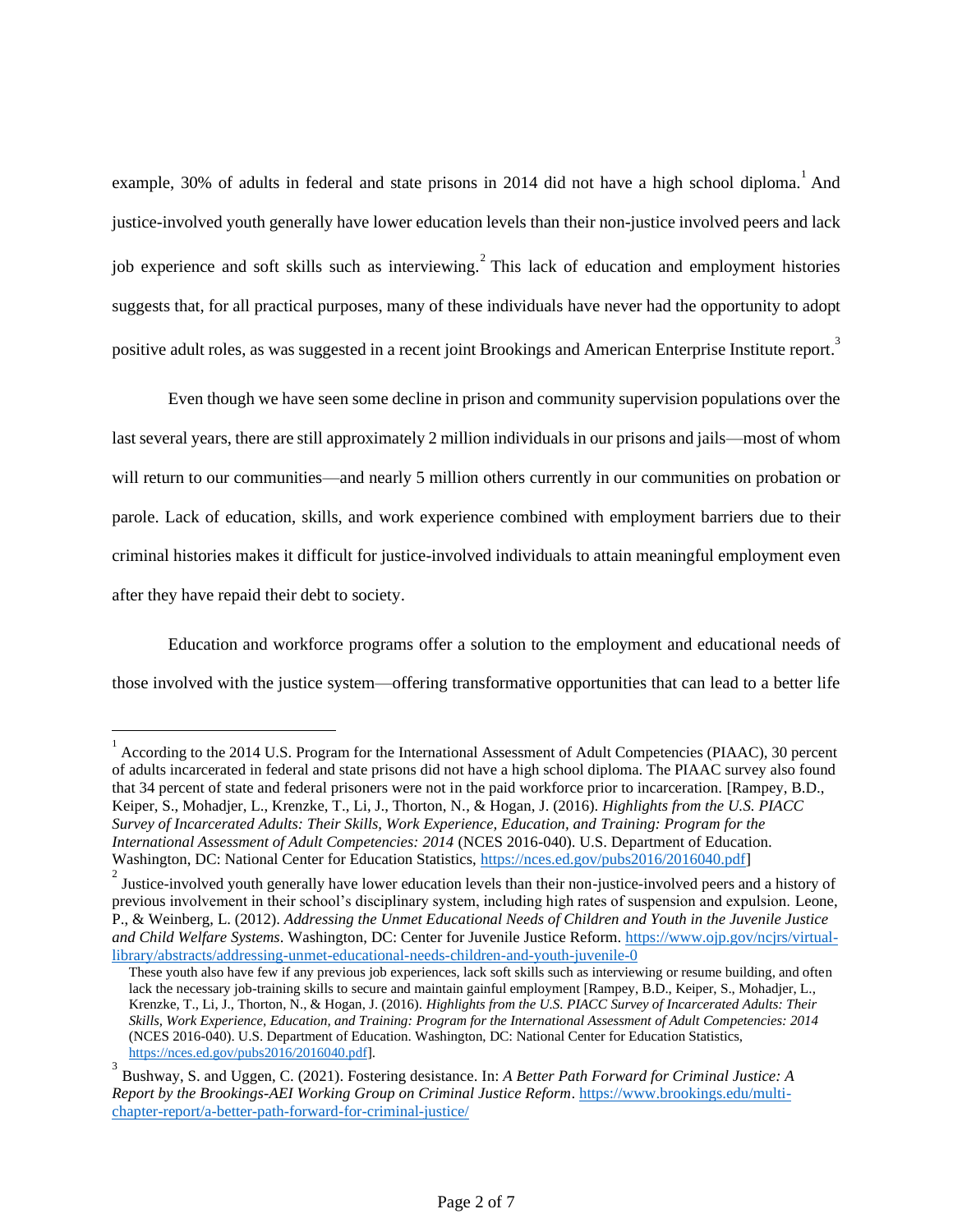for the individuals and their families and safer communities as criminal activity is curbed or stopped all together. Criminologists have long held that education is an important correlate of crime prevention. Individuals who participate in higher education are more likely to have positive, supportive peers<sup>4</sup>; higher impulse control<sup>5</sup>; and improved problem-solving abilities  $\overset{6}{\cdot}$ . Education is recognized as an important lifecourse alternative to incarceration that prepares students for labor market advancement.<sup>7</sup> Research also consistently demonstrates that low academic skills, underemployment, and a criminal lifestyle are interrelated<sup>8</sup>. Criminologists have posited that desisting from criminal behavior may require an individual to transform to a "self" that believes they can attain a more positive, productive future. Education is a recognized process for supporting transformation. All of us in this room owe at least some of who we are to the educational pathways that have been afforded to us.

The return on investment for correctional educational programs is well documented. A recent study by RAND estimated that every \$1 invested in these programs resulted in \$4 to \$5 of taxpayer savings in reincarceration costs in just the 3 years following program participation. The savings were due to a 13 percentage point reduction in recidivism. <sup>9</sup> Thus, these programs provide societal benefits both from less crime as reflected in the reduced recidivism and reduced expenditures on prisons and jails.<sup>10</sup>

<sup>4</sup> Akers, R.L., & Sellers, C.S. (2009). *Criminology Theories: Introduction, Evaluation, and Application*. New York: Oxford University Press.

<sup>5</sup> Gottfredson, M.R., & Hirschi, T. (1990). *A General Theory of Crime*. Stanford, CA: Stanford University Press.

<sup>6</sup> Andrews, D.A., & Bonta, J. (2006). *The Psychology of Criminal Conduct*. New York: Anderson Publishing.

<sup>7</sup> Laub, J.H., & Sampson, R.J. (2003). *Shared Beginnings, Divergent Lives: Delinquent Boys to Age 70*. Cambridge, MA: Harvard University Press.

<sup>8</sup> Laub, J.H., & Sampson, R.J.. (2003). *Shared Beginnings, Divergent Lives: Delinquent Boys to Age 70*. Cambridge, MA: Harvard University Press. Also, Western, B. 2006. *Punishment and Inequality in America*. New York: Russell Sage Foundation.

<sup>9</sup> Davis, L. M., Bozick, R., Steele, J.L., Saunders, J., & Miles, J.N.V. *Evaluating the Effectiveness of Correctional Education: A Meta-Analysis of Programs that Provide Education to Incarcerated Adults*. Santa Monica, CA: RAND Corporation, 2013. [https://www.rand.org/pubs/research\\_reports/RR2957.html](https://nam04.safelinks.protection.outlook.com/?url=https%3A%2F%2Fwww.rand.org%2Fpubs%2Fresearch_reports%2FRR2957.html&data=04%7C01%7Clattimore%40rti.org%7C8b6343bf36974e1c375808d92d1f0af7%7C2ffc2ede4d4449948082487341fa43fb%7C0%7C0%7C637590433612624650%7CUnknown%7CTWFpbGZsb3d8eyJWIjoiMC4wLjAwMDAiLCJQIjoiV2luMzIiLCJBTiI6Ik1haWwiLCJXVCI6Mn0%3D%7C1000&sdata=DVlHKgg0Y5ofJHRD6dJbujQQbGbldgYDzS7iiVY8tus%3D&reserved=0)

<sup>10</sup> Cost-benefit analyses conducted by the Washington State Institute for Public Policy employ a methodology that estimates lifetime benefits that accrue to programs. They suggest the return on \$1 investment in education and employment programs for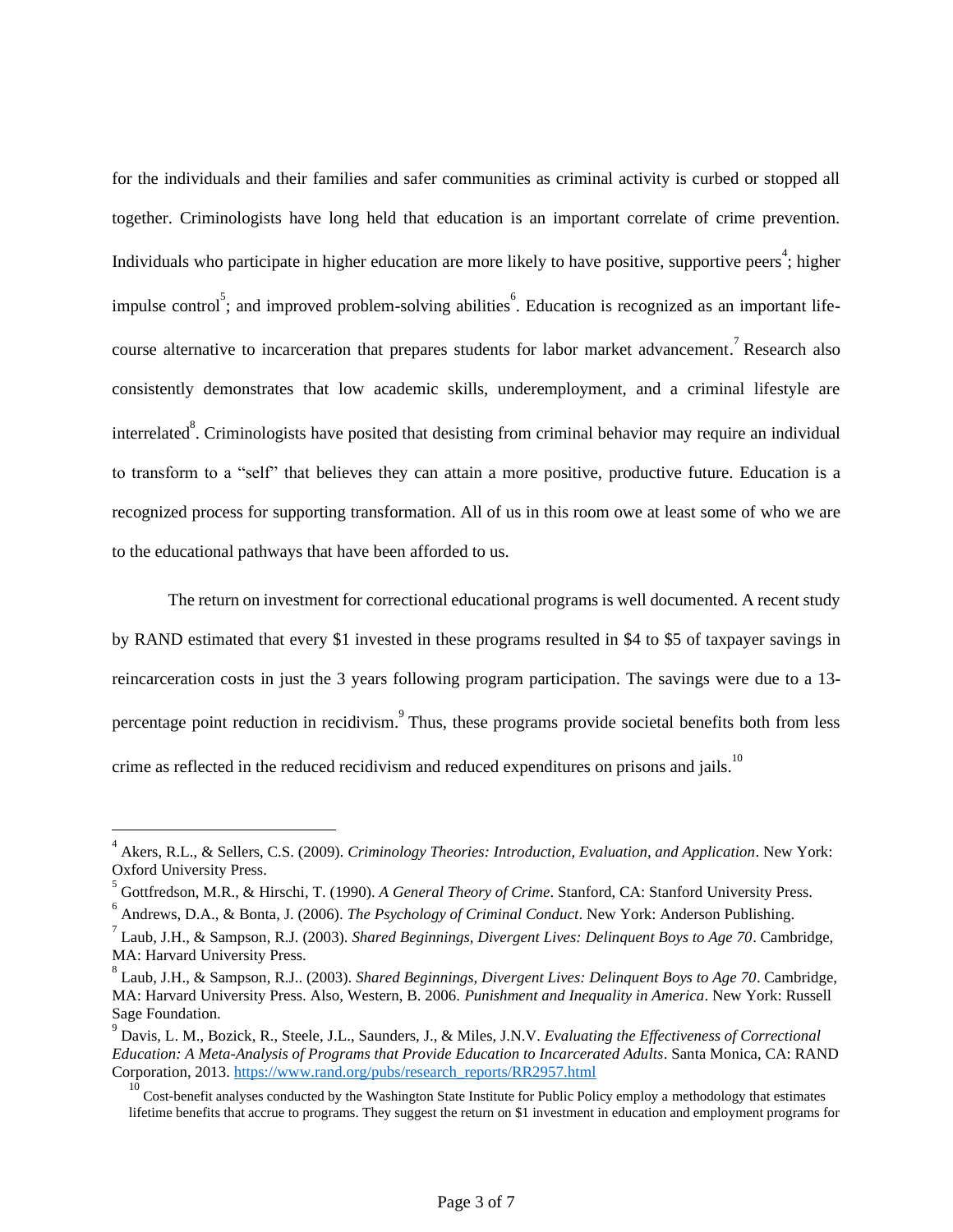I would like to offer several suggestions about programs and interventions for justice-involved individuals that follow from my decades of research.

**First, program offerings in correctional facilities should be sufficient to ensure that participants are able to earn stackable credentials that will lead to living-wage employment with career advancement opportunities.** Although correctional education is well documented as an evidencebased, cost-effective approach to preparing incarcerated adults for release, education services offered by correctional facilities often are disconnected from community-based education programs and meaningful employment and career advancement opportunities. Programs that lead, for example, to credentials in construction trades or commercial driver's licenses offer individuals opportunities to earn living wages and, importantly, respond to labor shortages that currently impact construction projects across the country. However, when correctional programs are not coordinated with programs in the community, youth and adults are often not able to complete coursework and earn credentials as they transition in and out of the criminal justice system. This represents a lost opportunity if programs begun in prison or jail cannot be completed because the program is not available in the community or is offered on a different schedule. This is particularly important for programs in local jails, where individuals are usually held for shorter periods of time but may have multiple admissions. One solution, for example, is funding for grant programs that supports greater coordination and articulation between community colleges and local jails and state prisons so that an individual can easily continue, and complete coursework begun during incarceration following their release.

**Second, earning while learning programs should be encouraged.** Our research shows most individuals in prisons and jails are eager to participate in programs during incarceration, but there are substantial drop offs in participation following release. Financial support may be the best route to

justice-involved youth at \$8.14 and for adult transitional reentry programs from incarceration into the community at \$18.21. https://www.wsipp.wa.gov/BenefitCost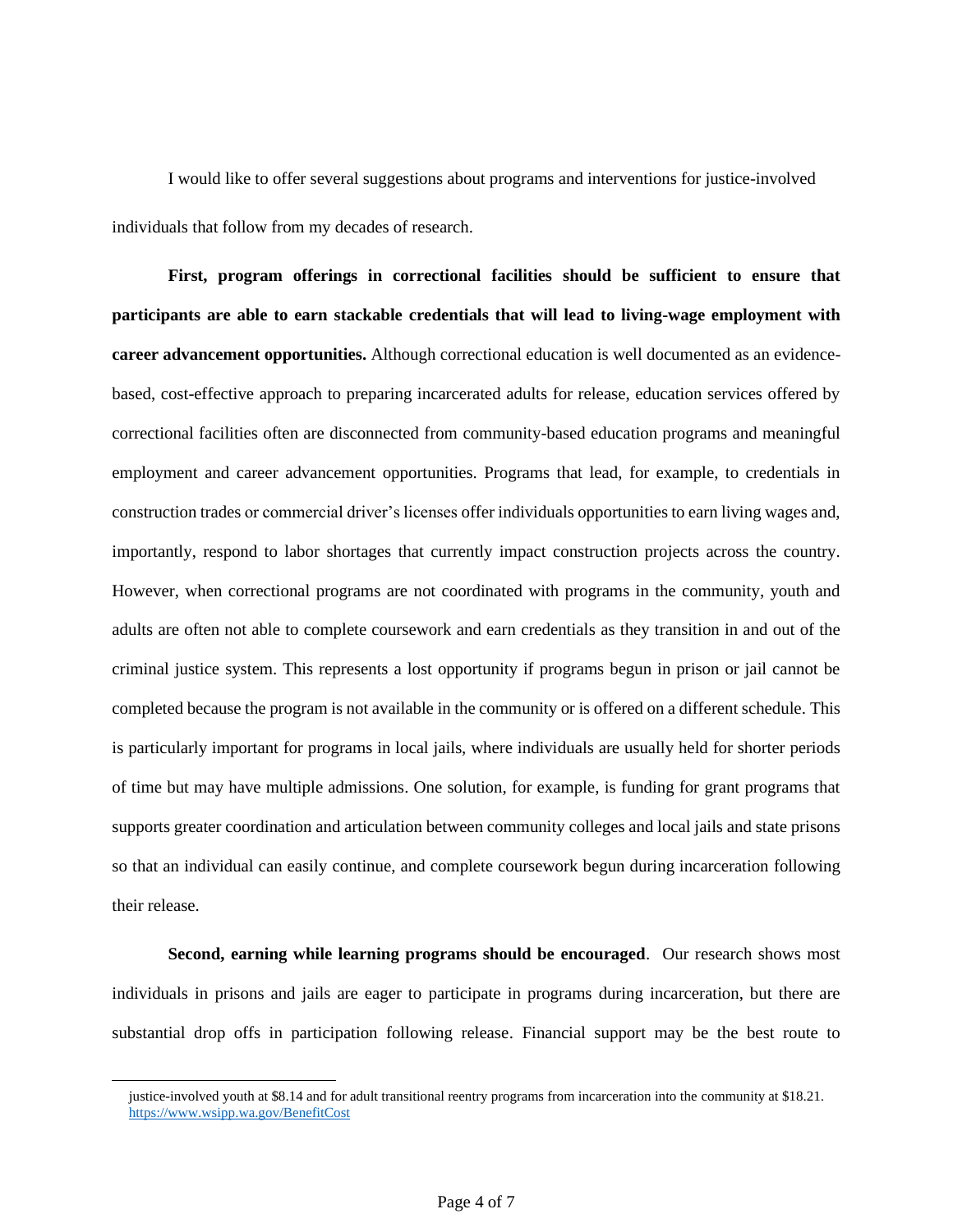encouraging participation and completion. This is particularly critical for individuals who owe restitution, fees, and fines—and are subject to further punishment including reincarceration—if they fail to meet these financial obligations. Many justice-involved men also owe child support and justice-involved women are raising children—an additional financial obligation. The need for money now may result in individuals taking dead-end jobs with little prospect for a better future. If these individuals cannot afford to complete programs, communities also lose—through a lost opportunity to increase human capital and prevent future criminal activity that harms society and threatens public safety. Providing financial support during the educational process may provide long-term returns to society's investment once the education results in gainful employment.

**Third, robust evaluations are needed that are realistic in expectation and supportive of iterative improvement in the quality and effectiveness of education and employment programs for justice-involved individuals.** My experience with reentry program evaluations has led me to recognize that initiatives must give programs sufficient time for development, implementation, and refinement—2- or 3 year grant programs are too short to develop multi-faceted programs to address the all needs, assess how well the components are achieving targeted objectives, refine or strengthen underperforming components, and repeat until the programs can be assumed to be functioning as intended<sup>11</sup>. For example, a reentry program focused on education and employment will include education, vocational education, and job readiness skills as well as other components that address other needs. The appropriate questions to ask about the program's educational components are (1) Did the education result in increased skills and knowledge? (2) Did the increased skills and knowledge lead to a job related to the education that was

<sup>&</sup>lt;sup>11</sup> Lattimore, P. K. (2020). Considering reentry program evaluation: Thoughts from the SVORI (and other) evaluations. In B. Orrell (Ed.), *Rethinking reentry: An AEI working group summary* (pp. 7–38). Washington, DC: American Enterprise Institute. Also, Lattimore, P. K., & Visher, C. A. (2021). Considerations on the multi-site evaluation of the Serious and Violent Offender Reentry Initiative. In. P. K. Lattimore, B. M. Huebner, & F. S. Taxman (Eds.), *Handbook on Moving Corrections and Sentencing Forward: Building on The Record* (pp. 312–335). Abingdon, UK: Routledge.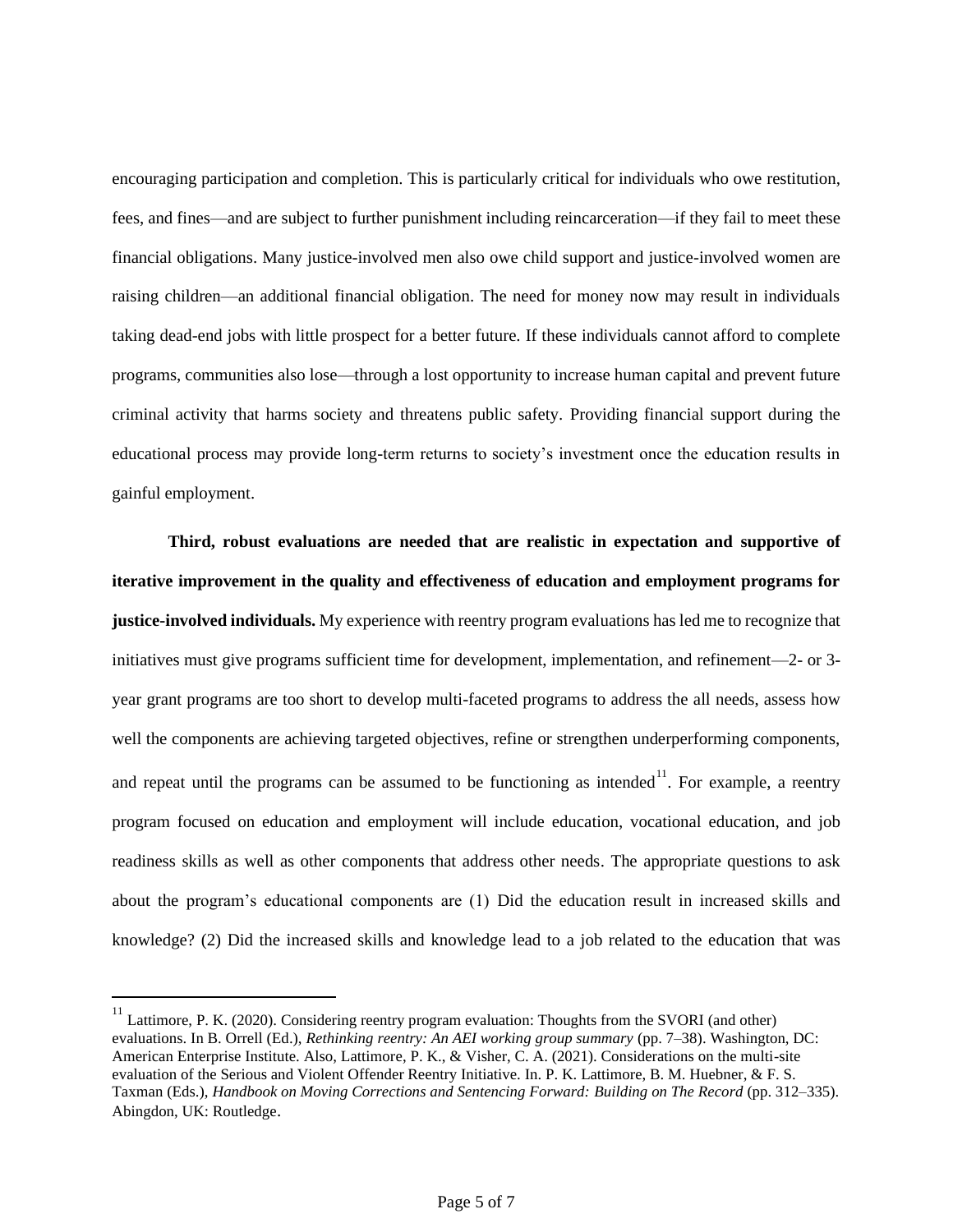sufficiently meaningful (e.g., with benefits, a career path) to encourage retention? (3) Did a meaningful job result in desistance from a criminal lifestyle? This simple logic model points to the need to assure first that an intervention achieves its primary objective—in this case increased learning. It is only after an affirmative answer to that question that it is appropriate to determine whether meeting that objective is followed by the other expected outcomes—living-wage employment with opportunities for career advancement, and if that is achieved, reductions in criminal recidivism. If the learning achievement is lacking or insufficient, the program should be strengthened—not necessarily abandoned—and new data should be collected to see if the revised program results in increased (and retained) learning. This process takes time—and 2 or 3 years is generally not going to be enough time.

## **Fourth, more research is needed on "What Works for Whom" and "How Much Is Needed."**

We know that correctional education programs are effective. We need to know more about the types of programs that work, for whom specific programs are most effective, and how much education is needed to improve the chances for meaningful employment. And, we need to understand how education and employment skills fit within the constellation of overall needs of justice-involved individuals such as substance abuse and mental health treatment, housing, transportation, and childcare. This suggests studies to understand how to best sequence the delivery of programs and services to individuals.<sup>12</sup> But to date there has been little research that seeks to determine how the order in which individuals are offered programs to

 $12$  In our evaluation of the Serious and Violent Offender Reentry Initiative, we found programs and services focused on individual change for adult prisoners—like cognitive behavior therapy, vocational training, and education—were associated with reduced recidivism. [Lattimore, P.K., & Visher, C.A. (2009). *The Multi-site Evaluation of SVORI: Summary and Synthesis*. [https://www.ncjrs.gov/pdffiles1/nij/grants/230421.pdf;](https://www.ncjrs.gov/pdffiles1/nij/grants/230421.pdf) Lattimore, P.K., & Visher, C.A. (2013). The impact of prison reentry services on short-term outcomes: Evidence from a multisite evaluation. *Evaluation Review 37(3-4): 274-313*; Visher, C.A., Lattimore, P.K., Barrick, K., & Tueller, S. (2017). Evaluating the long-term effects of prisoner reentry services on recidivism: What types of services matter? *Justice Quarterly, 34(1): 136-165*. http://dx.doi.org/10.1080/07418825.2015.1115539)]. Our findings were consistent with those of Doris MacKenzie who also found that programs focused on individual change were more successful for the justiceinvolved individual than programs that provided practical support. [MacKenzie, D.L. (2006). *What works in corrections.* New York, NY: Cambridge University Press.]